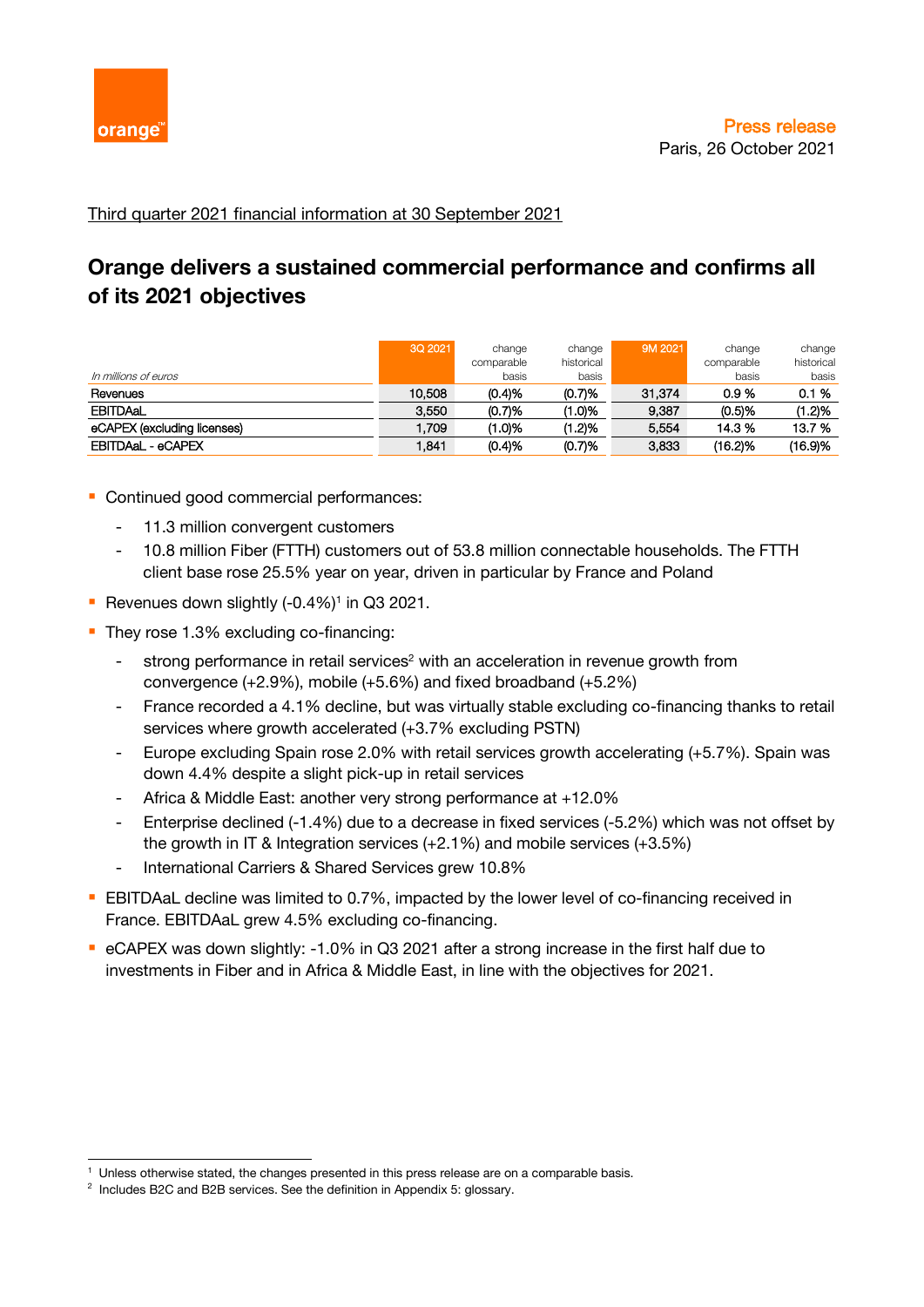The Group is maintaining its financial objectives for 2021 after allocation of the tax refund<sup>3</sup>:

- **•** stable but negative EBITDAaL,
- eCAPEX of 7.6 to 7.7 billion euros,
- organic cash flow from telecoms activities of over 2.2 billion euros
- **•** net debt/EBITDAaL ratio for telecom activities remaining at around 2x in the medium term.

#### Dividend

Orange will make an interim dividend payment for 2021 of 0.30 euros in cash on December 15, 2021<sup>4</sup> . In respect of the 2021 financial year, a dividend of 0.70 euros per share will be proposed to the 2022 Shareholders' Meeting.

Commenting on the publication of these results, Stéphane Richard, Chairman and Chief Executive Officer of the Orange group, said:

"Orange's sustained commercial performance in the third quarter, marked by solid momentum in retail services across all the countries where we are present, allows us to confirm all of our financial commitments. In an economy still showing the effects of the health crisis, including the acceleration of the digital transformation, our customers' appetite for very high-speed access is evidenced in their take up of fiber and 5G, and of our convergent offers.

In France, the good momentum continued with growth of 1.2 points in retail services. Orange fiber now has 5.6 million customers in France, an increase of 36% year on year. However, as yet our accounts reflect little of this promising trend owing to the decline in co-financing received from other operators on our fiber network in 2021 compared to 2020.

In Spain, while the market remains very fragmented and impacted by the health crisis, the revenue trend in retail services is improving quarter by quarter, further supported by positive commercial results, with customer gains across all segments. The results are therefore encouraging and while much remains to be done, we are fully engaged in the execution of our turnaround strategy.

The other European countries continue to make a positive contribution to the Group's results, with a 5.7% growth in retail services, due both to our convergence strategy and the enthusiasm seen for fiber, where Orange is the stand-out European leader. The acquisition of TKR in Romania will also strengthen our leadership position in convergence, providing us with a quality fixed network with which to pursue our strategy.

In Africa, the Group's main growth engine, our revenues rose strongly, up 12%, with all countries contributing, driven in particular by mobile data, which is expanding fast. Orange now has more than 40 million 4G customers, a 33.6% increase compared to last year."

<sup>&</sup>lt;sup>3</sup> These targets take into account the allocation of the 2.2 billion-euro tax refund received at the end of 2020 after the French Council of State ruled in the Group's favor in a long-running tax dispute, which is intended to generate long-term added value for the Group but will have an impact on objectives in the short term.

<sup>4</sup> The ex-dividend date is set for December 13.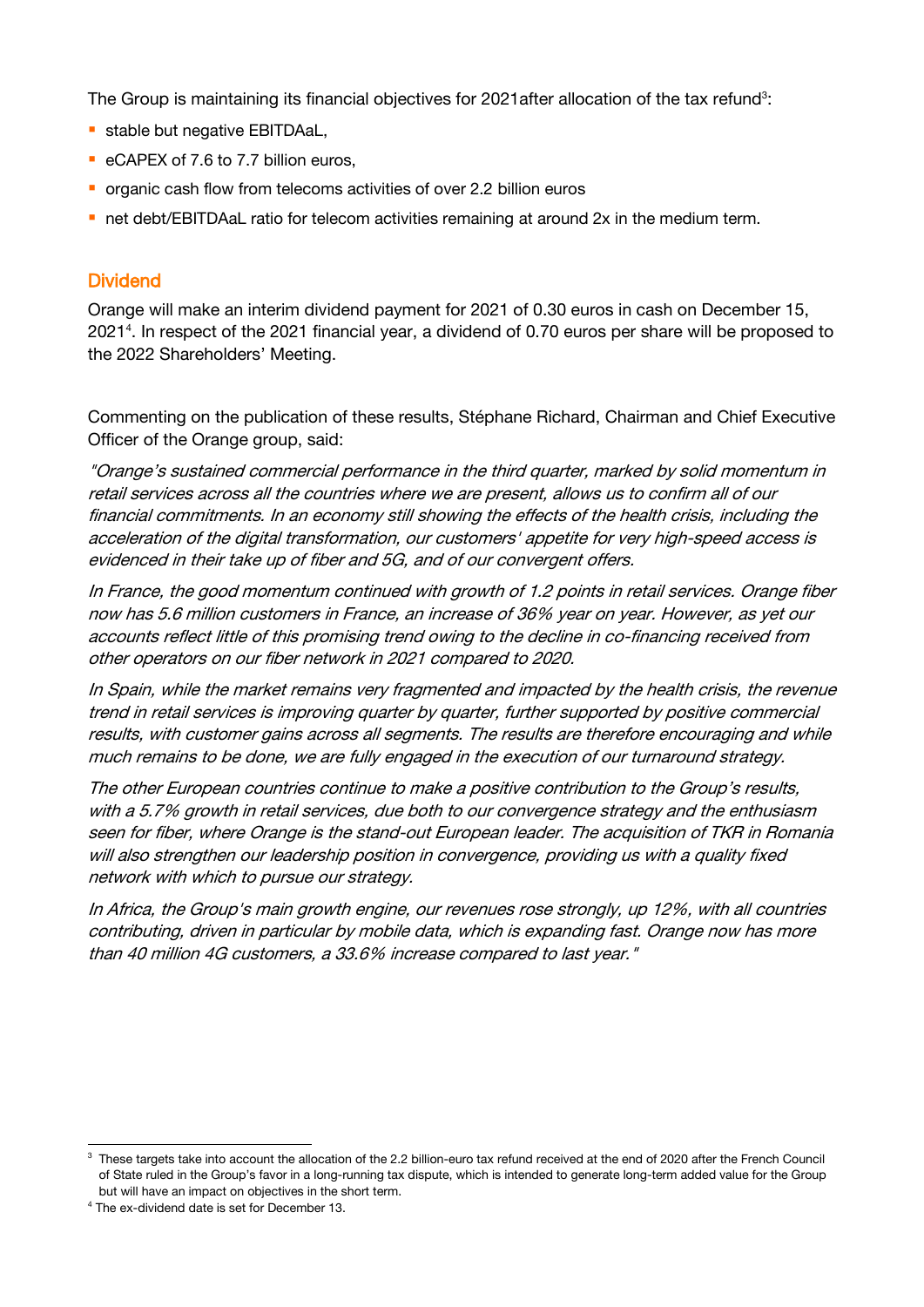## Comments on Group key figures

#### **Revenues**

Orange group revenues were 10.5 billion euros in the third quarter of 2021, down 0.4% year on year on a comparable basis. This slight decline was mainly due to the lower level of co-financing of the Fiber network received in France.

Excluding co-financing, revenues would have risen by 1.3%, driven by retail services<sup>5</sup>, while the growth in equipment sales slowed sharply (+2.1% after +27.5% increase in the second quarter) due to the catch-up effect of the previous quarter.

#### Customer base growth

There were 11.3 million convergent customers Group-wide at September 30, 2021, up 3.1% year on year.

Mobile services had 221.8 million lines at September 30, 2021, up 4.7% year on year, including 80.1 million contracts, an increase of 5.1% compared to a year ago.

Fixed services had 44.7 million access lines at September 30, 2021 (down 1.0% year on year), of which 11.3 million were very high-speed broadband, which continues to grow strongly (+25.3% year on year with nearly 528,000 net additions during the quarter). Fixed narrowband access lines were down 13.4% year on year.

Mobile financial services had nearly 1.6 million customers in Europe and 0.6 million customers in Africa.

### **EBITDAaL**

Group EBITDAaL was 3.55 billion euros in the third quarter of 2021, down 0.7%. Excluding cofinancing, this would have increased by 4.5%, driven by the good commercial performance and decreased costs.

Over the first nine months of the year, the decline in EBITDAaL was limited to -0.5%.

EBITDAaL from telecom activities was 3.58 billion euros in the third quarter, down 0.8%.

## eCAPEX

Group eCAPEX was 1.7 billion euros in the third quarter, a slight 1.0% decline compared to the third quarter of 2020. It was nevertheless up by 14.3% over the first nine months of the year, due to the acceleration of investment in the networks, in particular in Fiber in France and in Africa. This remains in line with the Group's objectives for the full-year 2021.

At September 30, 2021, Orange had 53.8 million households with FTTH connectivity worldwide (up 20.8% year on year). The number of connectable households in France rose 31.4% at 27.4 million.

#### Changes in asset portfolio

On September 30, 2021, Orange Romania announced that it had completed its acquisition of a 54% controlling stake in the operator Telekom Romania Communications (TKR) for an enterprise value of 497 million euros. TKR, Romania's second largest fixed telecoms operator, had revenues of 633 million euros in 2020.

On August 31, 2021, Orange Polska and APG Asset Management (APG) completed the creation of their 50-50 joint venture FiberCo in Poland, which represents 2.4 million lines including an additional 1.7 million FTTH lines to be deployed over the next five years.

<sup>&</sup>lt;sup>5</sup> Includes B2C and B2B services. See the definition in Appendix 5: glossary.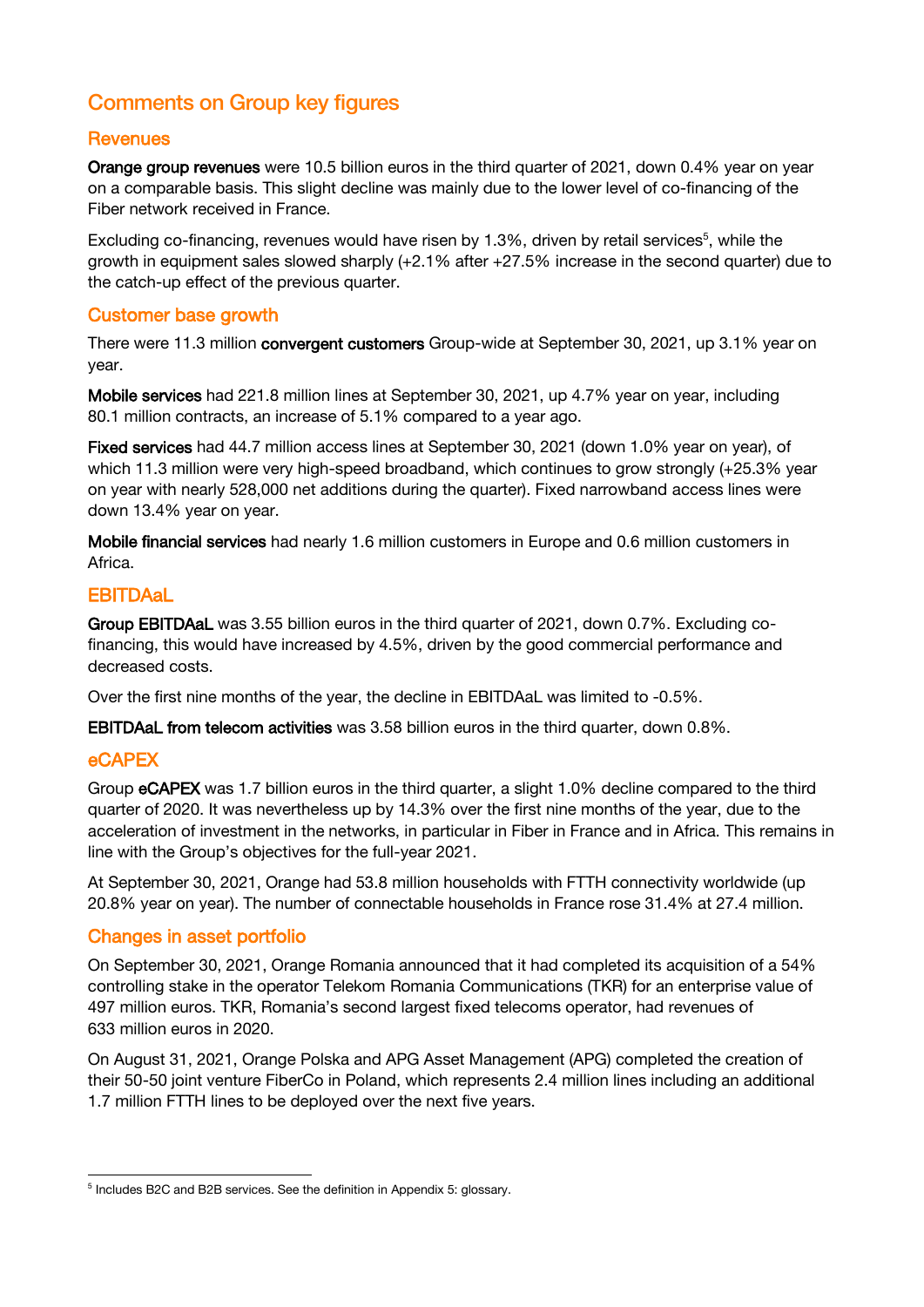The Board of Directors of Orange SA met on October 25, 2021 to review the consolidated financial results for the period ended September 30, 2021.

 $\_$  , and the set of the set of the set of the set of the set of the set of the set of the set of the set of the set of the set of the set of the set of the set of the set of the set of the set of the set of the set of th

More detailed information on the Group's financial results and performance indicators is available on the Orange website [www.orange.com/en/consolidated-results](https://www.orange.com/en/consolidated-results).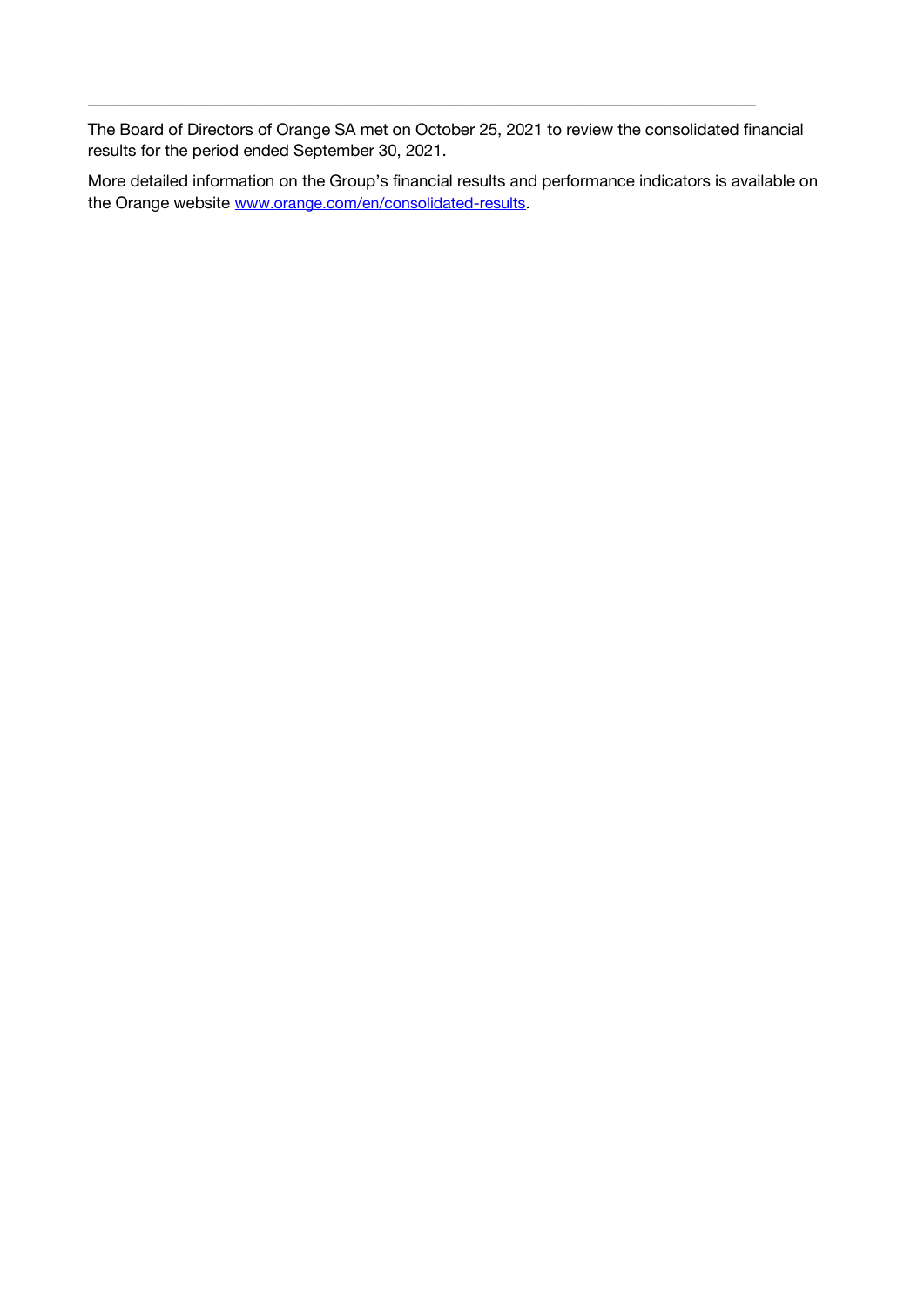## Review by operating segment

## France

|                      | 3Q 2021 | change<br>comparable | change<br>historical | 9M 2021 | change<br>comparable | change<br>historical |
|----------------------|---------|----------------------|----------------------|---------|----------------------|----------------------|
| In millions of euros |         | basis                | basis                |         | basis                | basis                |
| Revenues             | 4,483   | (4.1)%               | (4.5)%               | 13,433  | (1.7)%               | (2.1)%               |
| Retail services      | 2,723   | 1.2%                 | 1.2%                 | 8.106   | 0.5%                 | 0.5%                 |
| Convergence          | 1.180   | 3.8%                 | 3.8%                 | 3.497   | 2.7%                 | 2.7%                 |
| Mobile Only          | 577     | 2.8%                 | 2.3%                 | 1.699   | 1.1%                 | 0.7%                 |
| Fixed Only           | 966     | $(2.7)\%$            | $(2.4)\%$            | 2,910   | $(2.4)\%$            | $(2.2)\%$            |
| Wholesale            | 1,291   | $(15.4)\%$           | $(16.3)\%$           | 4,011   | $(8.1)\%$            | $(9.1)\%$            |
| Equipment sales      | 300     | (0.4)%               | (0.4)%               | 823     | 8.4%                 | 8.4%                 |
| Other revenues       | 169     | 7.3 %                | 7.6%                 | 494     | 3.6%                 | 3.9%                 |

#### Continuing solid commercial performances

Orange France's revenues were impacted by the lower level of co-financing received compared to the third quarter of 2020. Excluding co-financing, revenues would be virtually stable (-0.4%).

**Retail services** showed a continued acceleration in growth  $(+1.2\%$  vs.  $+0.4\%$  in the second quarter and -0.2% in the first quarter). Excluding PSTN, growth would be 3.7%, offsetting the effect of the structural decline of copper.

Equipment sales recorded a slight decline after the very strong growth in the second quarter (+23.4%) which had benefited from the reopening of stores compared to 2020.

Revenues from wholesale services were down sharply due to the major co-financing of the Fiber network received in the third quarter of 2020.

Orange France maintained its strong sales momentum despite continued intense competition. Mobile contracts (excluding M2M) continued their excellent performance with +121,000 net sales over the quarter driven by the Orange-branded convergent offers. Mobile ARPO continued to improve (+0.3 euros year on year) notably due to the effect of the gradual return of roaming. The mobile churn rate of 11.0% is at a particularly low level.

The solid sales trend was also confirmed in fixed broadband with +80,000 net sales in the third quarter, thanks to the continued excellent results in Fiber (+343,000 net sales) reinforcing our leadership position. Still more than half of the new Fiber customers are new customers for the Group.

Convergent ARPO increased by 1.1 euros year on year, an acceleration compared to the second quarter, thanks in particular to our "more for more" actions.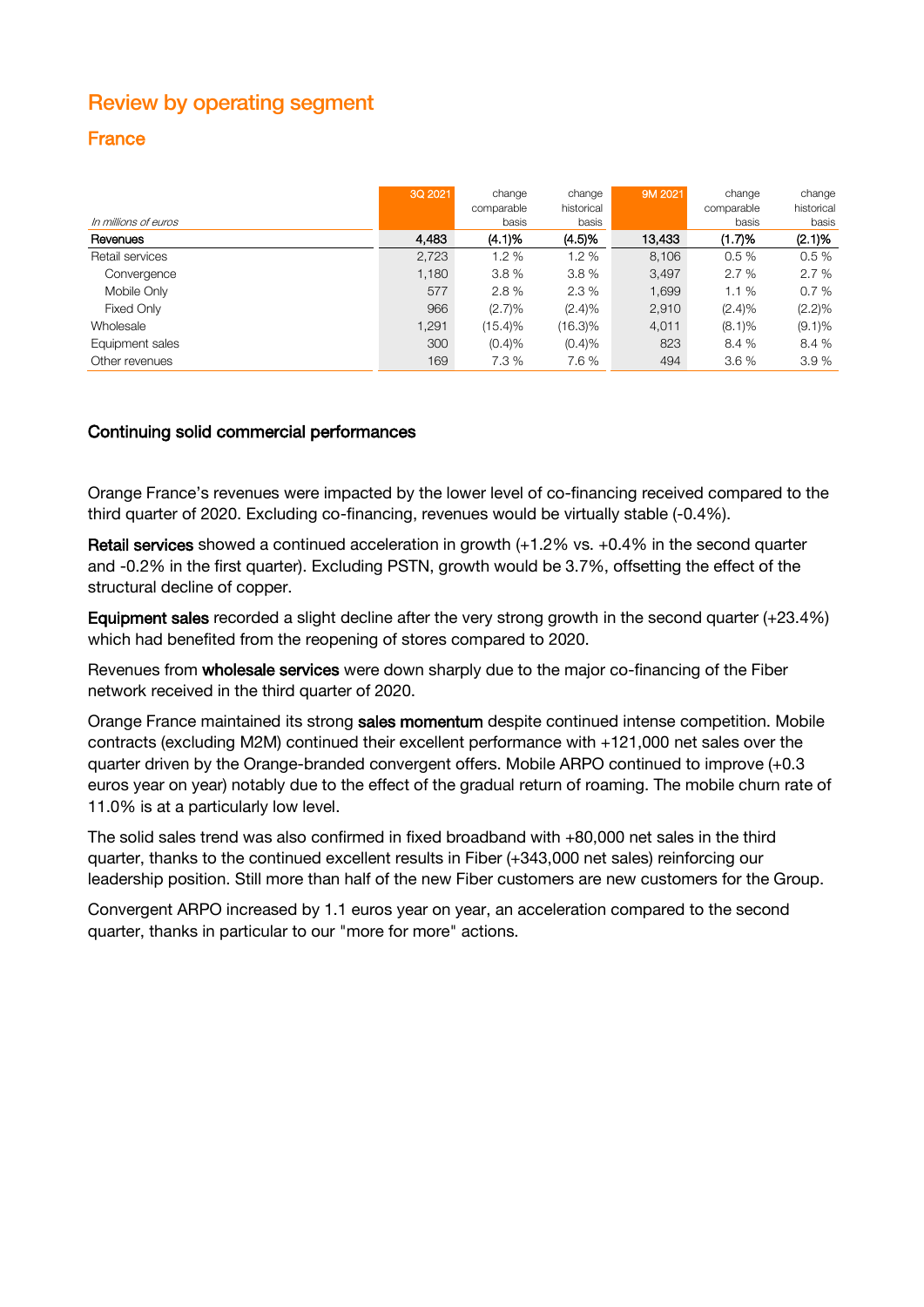### Europe

|                           | 3Q 2021 | change     | change     | 9M 2021 | change     | change     |
|---------------------------|---------|------------|------------|---------|------------|------------|
|                           |         | comparable | historical |         | comparable | historical |
| In millions of euros      |         | basis      | basis      |         | basis      | basis      |
| Revenues                  | 2,583   | (1.1)%     | (2.0)%     | 7,747   | (0.6)%     | (1.5)%     |
| Retail services           | 1.741   | $(1.0)\%$  | (1.7)%     | 5,192   | $(2.5)\%$  | $(3.3)\%$  |
| Convergence               | 679     | 1.2%       | 0.8%       | 2,016   | (1.3)%     | (1.7)%     |
| Mobile Only               | 732     | $(3.8)\%$  | $(4.5)\%$  | 2,166   | $(4.8)\%$  | (5.5)%     |
| Fixed Only                | 251     | (5.7)%     | (6.9)%     | 773     | $(4.1)\%$  | (5.3)%     |
| IT & Integration services | 79      | 31.5 %     | 29.0 %     | 237     | 15.9 %     | 13.6 %     |
| Wholesale                 | 452     | (5.0)%     | (5.7)%     | 1,378   | $(3.0)\%$  | $(3.8)\%$  |
| Equipment sales           | 347     | 0.2%       | $(2.3)\%$  | 1,065   | 12.7 %     | 10.2 %     |
| Other revenues            | 42      | 42.3 %     | 39.6 %     | 112     | 13.3 %     | 11.5 %     |

### Strong growth in retail services<sup>6</sup>, excluding Spain which recorded a good commercial performance while continuing its transformation

Revenues from Europe (that groups Spain, Poland, Belgium and Luxembourg, Romania, Slovakia and Moldova) were down 1.1% in the third quarter compared to 2020. These were principally impacted by the year-on-year decline in lower-margin activities, in particular fixed interconnection traffic in Spain and Poland, and the slowdown in equipment sales compared with the second quarter, which had benefited from a catch-up effect following the end of the lockdown.

The trend in retail services is improving, despite recording a slight decline (-1.0%) due to Spain, thanks to the accelerated growth in Other European countries (+5.7%).

Europe recorded a solid commercial performance in the third quarter with +188,000 net mobile contract sales excluding M2M and +66,000 net fixed broadband sales, of which +122,000 were net Fiber sales.

The performance of fixed broadband was driven by all countries, which all posted positive net sales, with Spain buoyed by a rebound in Fiber and a lower rate of churn year on year.

In Spain, revenues declined 4.4% due to a decrease in fixed interconnection traffic and a slowdown of equipment sales compared to the second quarter, although the trend in retail services shows a slight improvement (-7.9% vs. -8.3% in the second quarter and -10.2% in the first quarter).

Spain experienced strong sales momentum in the third quarter, despite the back-to-school promotional period, with +8,000 net sales of convergent offers, +76,000 net sales of mobile contracts excluding M2M and +10,000 net sales of fixed broadband offers (including +43,000 net FTTH sales) while reducing the churn rate in all these segments.

Following the successful migration of the Republica Movil customers to Simyo, Orange Spain continued its operational transformation by starting the migration of Amena's customers to the Orange brand, which will enable it to reduce its portfolio from five to three brands.

<sup>&</sup>lt;sup>6</sup> Includes B2C and B2B services. See the definition in Appendix 5: glossary.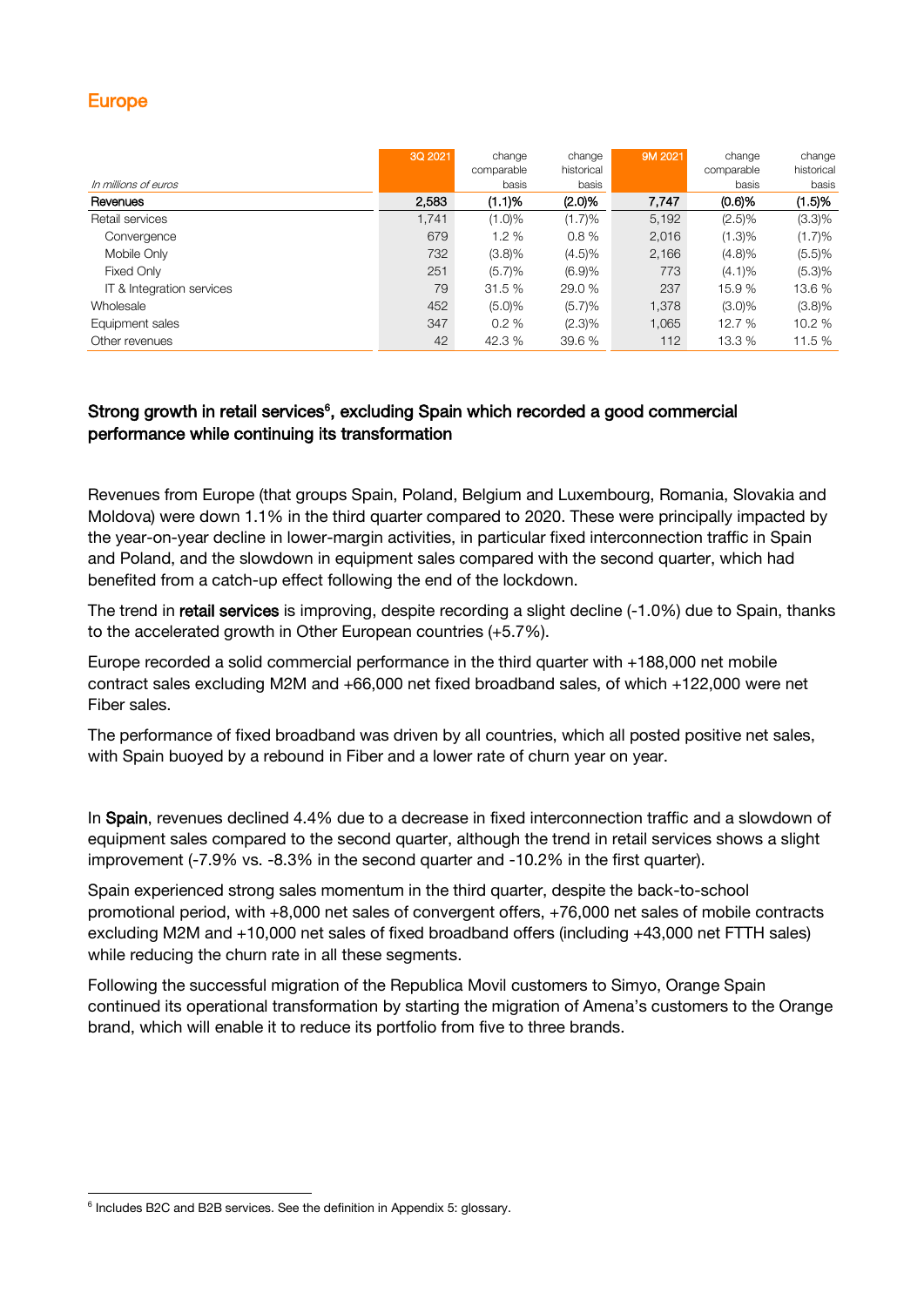## Africa & Middle East

|                           | 3Q 2021 | change<br>comparable | change<br>historical | 9M 2021 | change<br>comparable | change<br>historical |
|---------------------------|---------|----------------------|----------------------|---------|----------------------|----------------------|
| In millions of euros      |         | basis                | basis                |         | basis                | basis                |
| Revenues                  | 1.652   | 12.0%                | 12.0%                | 4.694   | 11.2 %               | 8.7%                 |
| Retail services           | 1.450   | 15.0 %               | 14.9 %               | 4,110   | 13.6%                | 10.9 %               |
| Mobile Only               | 1,271   | 14.5 %               | 13.9 %               | 3,600   | 12.8 %               | 9.8%                 |
| Fixed Only                | 168     | 16.1 %               | 19.7 %               | 486     | 18.5 %               | 18.5 %               |
| IT & Integration services | 11      | 82.2 %               | 86.9%                | 24      | 26.7 %               | 46.5 %               |
| Wholesale                 | 166     | (6.3)%               | $(6.0)\%$            | 476     | (5.9)%               | $(8.2)\%$            |
| Equipment sales           | 26      | 13.2%                | 22.0 %               | 81      | 23.2 %               | 30.0 %               |
| Other revenues            | 9       | (32.5)%              | $(33.2)\%$           | 28      | (13.3)%              | $(16.3)\%$           |

#### Double-digit growth maintained

Africa & Middle East continued to post very strong revenue growth, thanks to the performance of retail services.

The main driver of this growth is Mobile, buoyed by data which is benefiting from a continual increase in the 4G customer base (+33.6% year on year). For its part, Orange Money, which is facing a tougher competitive environment, has an active customer base of 22.6 million, up 12.5% over one year.

Fixed broadband also continued to have excellent momentum, with a customer base that has increased 23.4% year on year.

Likewise, B2B services posted spectacular growth, even though this still only contributes slightly to total revenues.

All countries recorded growth in the third quarter, ten of which delivered double-digit growth.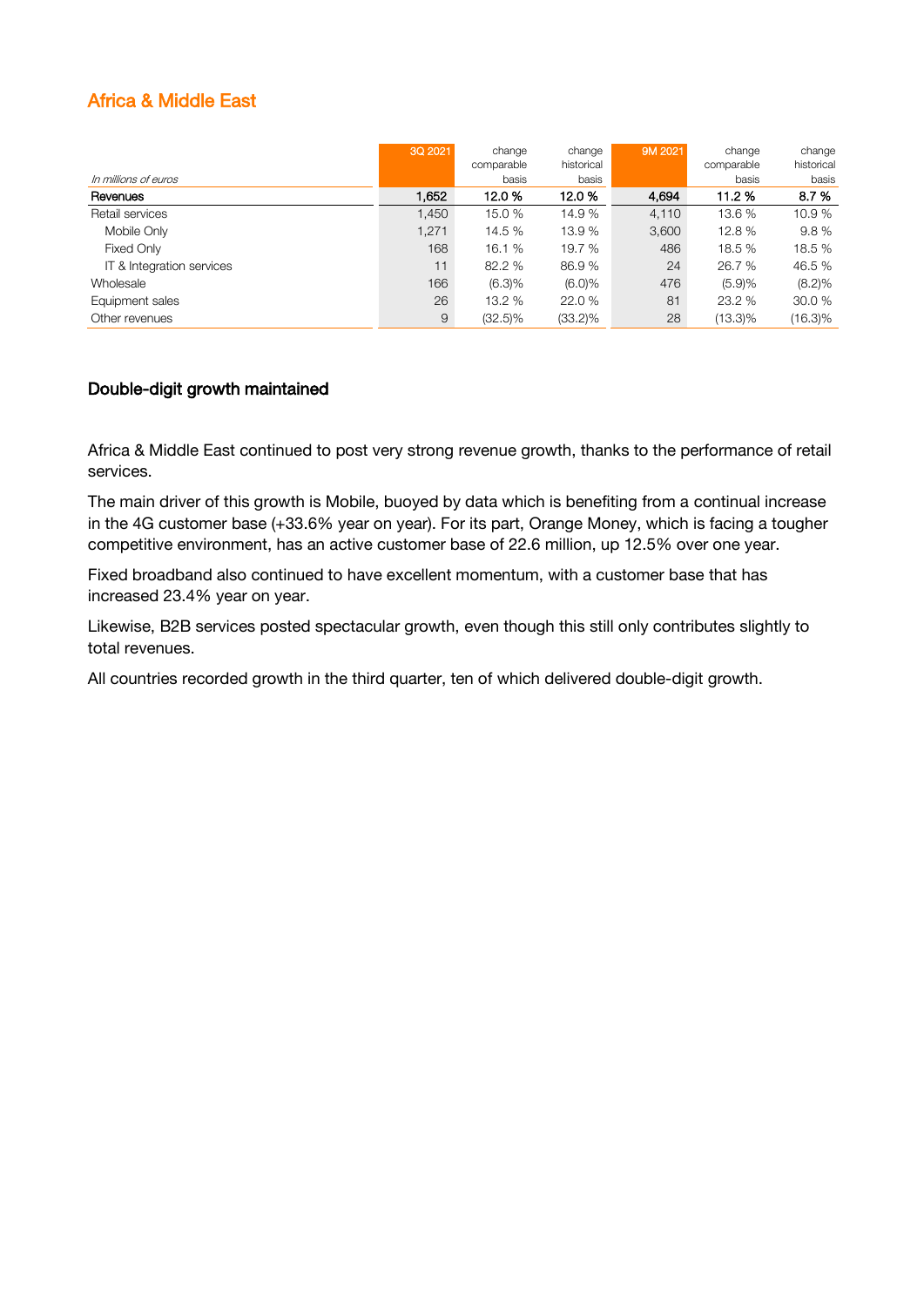## **Enterprise**

|                           | 3Q 2021 | change     | change     | 9M 2021 | change     | change     |
|---------------------------|---------|------------|------------|---------|------------|------------|
|                           |         | comparable | historical |         | comparable | historical |
| In millions of euros      |         | basis      | basis      |         | basis      | basis      |
| Revenues                  | 1.864   | (1.4)%     | (1.8)%     | 5,704   | 0.4%       | (0.9)%     |
| Fixed Only                | 899     | (5.2)%     | (5.6)%     | 2,733   | $(4.7)\%$  | (6.1)%     |
| Voice                     | 268     | $(11.3)\%$ | $(11.5)\%$ | 837     | (9.8)%     | (10.5)%    |
| Data                      | 631     | $(2.3)\%$  | $(2.8)\%$  | 1,896   | $(2.3)\%$  | $(4.0)\%$  |
| IT & Integration services | 745     | 2.1%       | 1.6%       | 2,311   | 6.4%       | 4.6 %      |
| $M$ obile <sup>7</sup>    | 220     | 3.5%       | 3.5%       | 660     | 3.5%       | 3.4%       |
| Mobile Only               | 154     | $(3.1)\%$  | $(3.4)\%$  | 472     | $(2.1)\%$  | (2.9)%     |
| Wholesale                 | 10      | $(8.1)\%$  | $(8.1)\%$  | 31      | $(2.6)\%$  | (2.6)%     |
| Equipment sales           | 56      | 31.1%      | 32.6 %     | 157     | 26.9 %     | 31.0 %     |

#### Revenues down, due in particular to the sharp drop in voice services

Enterprise revenues declined in the third quarter, although still recorded growth over the first nine months of the year.

This was mainly the result of the continuing decline of voice which was not offset this quarter by growth in Mobile and IT & Integration services. The transformation in customer usage, which is shifting ever more to fully digital solutions, has accelerated the decline of voice compared to its historical trend with voice now representing just 14% of total revenues.

Growth in IT & Integration services slowed but remained positive thanks to Cybersecurity (+14%) and Cloud and Digital & Data activities (both up more than 8%).

 $7$  Mobile revenues include mobile services and mobile equipment sales invoiced to businesses and incoming mobile traffic from businesses invoiced to other carriers.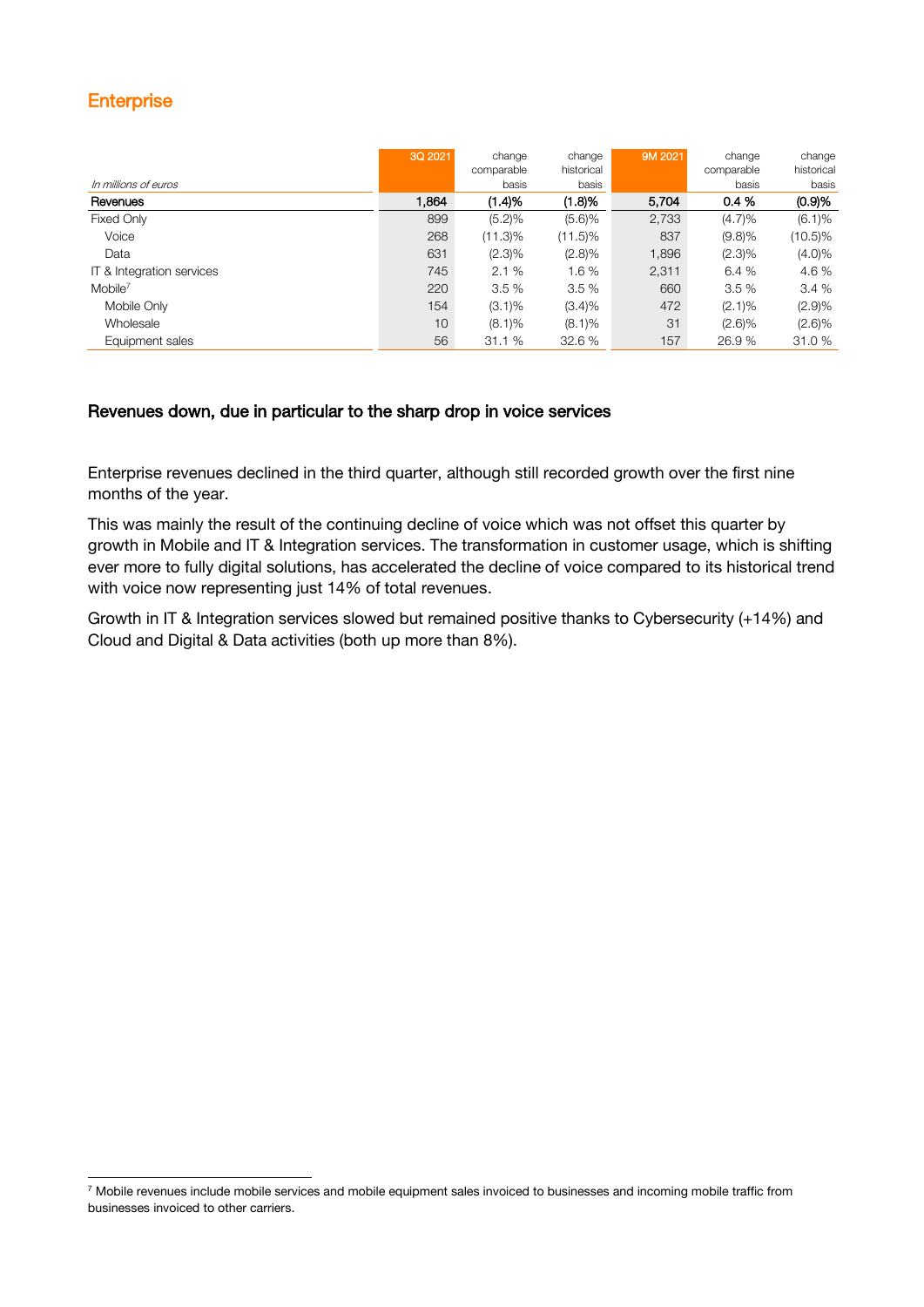### International Carriers & Shared Services

|                      | 3Q 2021 | change<br>comparable | change<br>historical | 9M 2021 | change<br>comparable | change<br>historical |
|----------------------|---------|----------------------|----------------------|---------|----------------------|----------------------|
| In millions of euros |         | basis                | basis                |         | basis                | basis                |
| Revenues             | 392     | 10.8 %               | 11.3 %               | .135    | 4.9 %                | 5.0%                 |
| Wholesale            | 270     | 7.3%                 | 8.1%                 | 792     | 0%                   | $.6\%$               |
| Other revenues       | 122     | 19.6 %               | 19.1 %               | 343     | 14.9 %               | 13.9 %               |

Revenue from International Carriers & Shared Services grew 10.8%.

Services to international carriers, whose activities were severely impacted by the health crisis in 2020, posted strong growth thanks to the partial lifting of restrictions on international travel. They also benefited from the good performance of voice and messaging activities.

Other revenue growth accelerated thanks to Orange Marine, driven by its new Survey activities and the strong revival in cable laying, as in the second quarter.

### Mobile Financial Services

Mobile financial services now have 1.6 million customers in Europe and 0.6 million customers in Africa.

In France, the share of new customer relationships represented by paying offers continued to grow, reaching 97% in the third quarter of 2021 compared with 88% in the same quarter of 2020.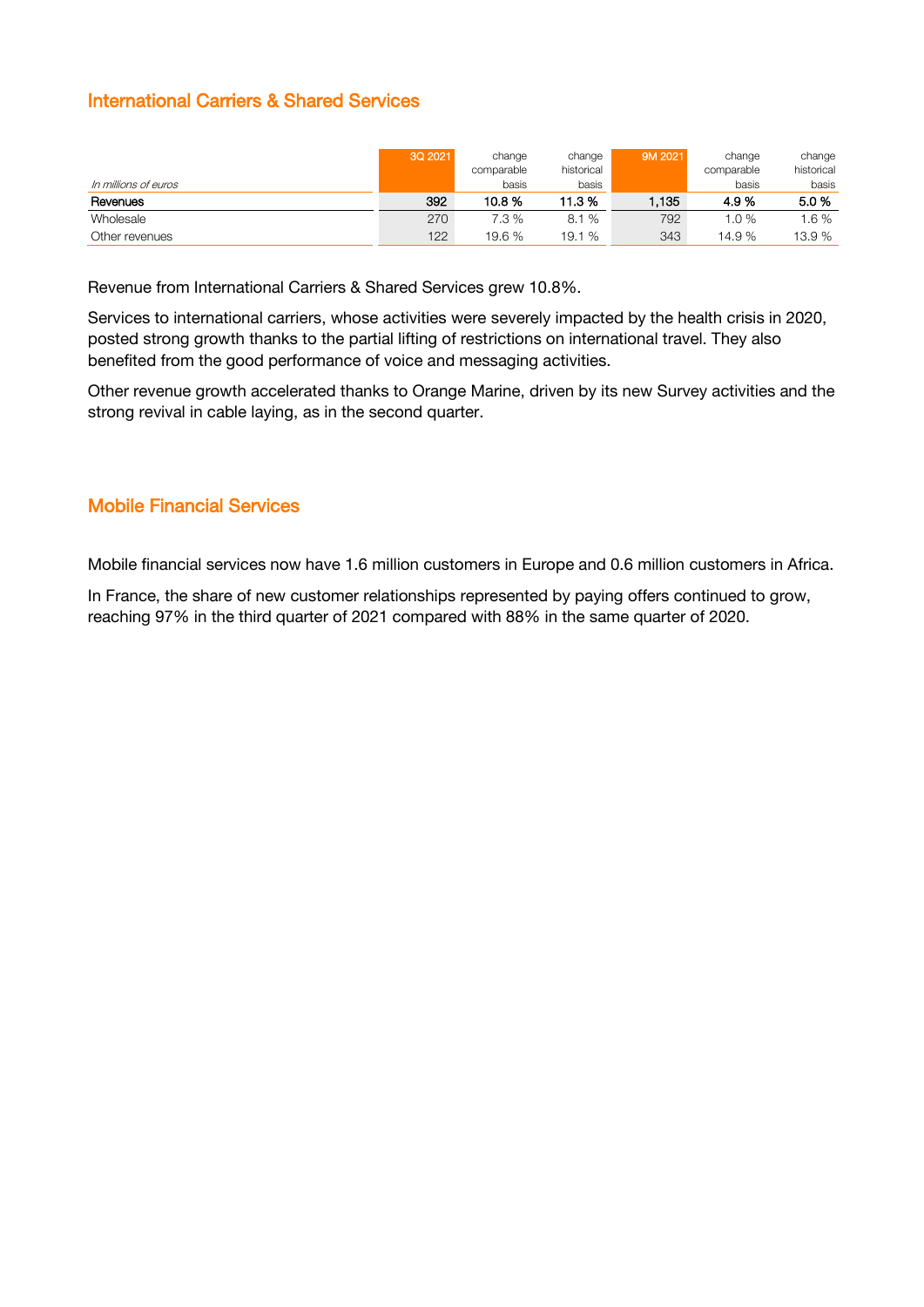## Calendar of upcoming events

17 February 2022 - Publication of Full-Year 2021 results

### **Contacts**

| press:                                                 | financial communication: $+33$ 1 44 44 04 32<br>(analysts and investors) |
|--------------------------------------------------------|--------------------------------------------------------------------------|
| Tom Wright<br>tom.wright@orange.com; +33 6 78 91 35 11 | Patrice Lambert-de Diesbach<br>p.lambert@orange.com                      |
|                                                        | Samuel Castelo<br>samuel.castelo@orange.com                              |
|                                                        | Aurélia Roussel<br>aurelia.roussel@orange.com                            |
|                                                        | Andrei Dragolici<br>andrei.dragolici@orange.com                          |
|                                                        | Louise Racine<br>louise.racine@orange.com                                |
|                                                        | Hong Hai Vuong<br>honghai.vuong@orange.com                               |
|                                                        | individual shareholders: 0 800 05 10 10                                  |

#### **Disclaimer**

This press release contains forward-looking statements about Orange's financial situation, results of operations and strategy. Although we believe these statements are based on reasonable assumptions, they are subject to numerous risks and uncertainties, including matters not yet known to us or not currently considered material by us, and there can be no assurance that anticipated events will occur or that the objectives set out will actually be achieved. More detailed information on the potential risks that could affect our financial results is included in the Universal Registration Document filed on 17 March 2021 with the French Financial Markets Authority (AMF) and in the annual report (Form 20-F) filed on 18 March 2021 with the U.S. Securities and Exchange Commission. Forward-looking statements speak only as of the date they are made. Other than as required by law, Orange does not undertake any obligation to update them in light of new information or future developments.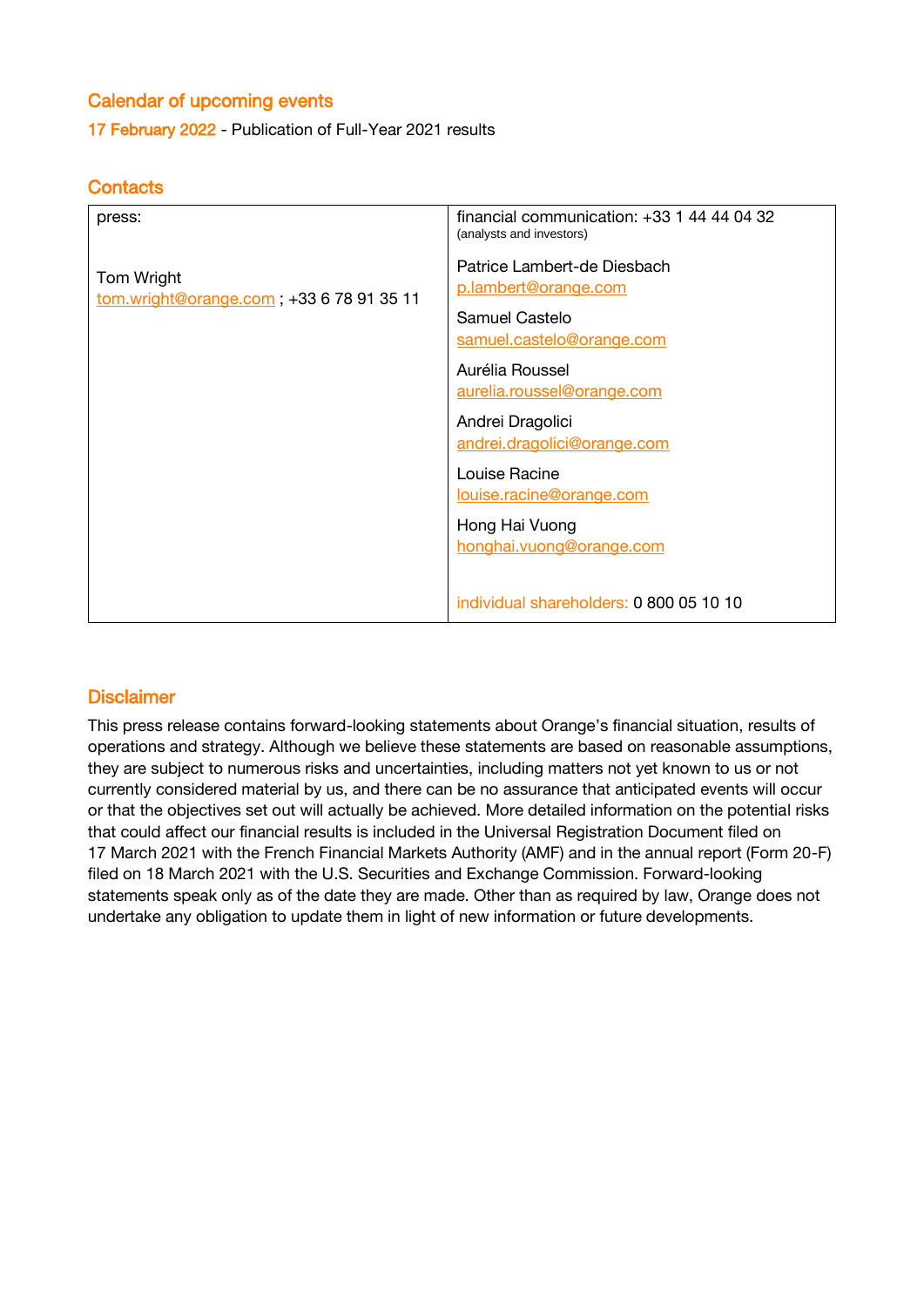# Appendix 1: key financial indicators

## Quarterly data

|                                          | 3Q 2021 | 3Q 2020    | 3Q 2020    | change             | change             |
|------------------------------------------|---------|------------|------------|--------------------|--------------------|
|                                          |         | comparable | historical | comparable         | historical         |
| In millions of euros                     |         | basis      | basis      | basis              | basis              |
| Revenues                                 | 10,508  | 10,551     | 10,584     | (0.4)%             | (0.7)%             |
| France                                   | 4,483   | 4,676      | 4,693      | $(4.1)\%$          | $(4.5)\%$          |
| Europe                                   | 2,583   | 2,610      | 2,636      | $(1.1)\%$          | $(2.0)\%$          |
| Africa & Middle East                     | 1,652   | 1,474      | 1,474      | 12.0 %             | 12.0 %             |
| Enterprise                               | 1,864   | 1,891      | 1,898      | (1.4)%             | (1.8)%             |
| International Carriers & Shared Services | 392     | 353        | 352        | 10.8 %             | 11.3 %             |
| Intra-Group eliminations                 | (466)   | (453)      | (468)      |                    |                    |
| EBITDAaL (1)                             | 3,550   | 3.576      | 3.584      | (0.7)%             | (1.0)%             |
| o/w Telecom activities                   | 3,579   | 3,607      | 3,613      | (0.8)%             | (1.0)%             |
| As % of revenues                         | 34.1%   | 34.2 %     | 34.1 %     | $(0.1 \text{ pt})$ | $(0.1 \text{ pt})$ |
| o/w Mobile Financial Services            | (29)    | (31)       | (29)       | 7.8%               | 2.2%               |
| <b>eCAPEX</b>                            | 1.709   | 1.727      | 1.730      | (1.0)%             | (1.2)%             |
| o/w Telecom activities                   | 1,707   | 1,718      | 1,723      | (0.6)%             | (0.9)%             |
| as % of revenues                         | 16.2%   | 16.3%      | 16.3%      | (0.0pt)            | $(0.0 \text{ pt})$ |
| o/w Mobile Financial Services            |         | 8          |            | $(82.3)\%$         | (79.6)%            |
| EBITDAaL - eCAPEX                        | 1.841   | 1,849      | 1,854      | (0.4)%             | (0.7)%             |

(1) EBITDAaL adjustments are described in Appendix 2.

## 30 September data

|                                          | 9M 2021  | 9M 2020    | 9M 2020    | change             | change             |
|------------------------------------------|----------|------------|------------|--------------------|--------------------|
|                                          |          | comparable | historical | comparable         | historical         |
| In millions of euros                     |          | basis      | basis      | basis              | basis              |
| Revenues                                 | 31.374   | 31,104     | 31,353     | 0.9%               | 0.1%               |
| France                                   | 13,433   | 13,667     | 13,717     | (1.7)%             | $(2.1)\%$          |
| Europe                                   | 7,747    | 7,791      | 7,864      | (0.6)%             | (1.5)%             |
| Africa & Middle East                     | 4,694    | 4,222      | 4,320      | 11.2 %             | 8.7%               |
| Enterprise                               | 5,704    | 5,679      | 5,757      | 0.4%               | (0.9)%             |
| International Carriers & Shared Services | 1,135    | 1,082      | 1,080      | 4.9%               | 5.0%               |
| Intra-Group eliminations                 | (1, 339) | (1,338)    | (1, 384)   |                    |                    |
| EBITDAaL (1)                             | 9,387    | 9,434      | 9,498      | (0.5)%             | (1.2)%             |
| o/w Telecom activities                   | 9,471    | 9.540      | 9,598      | (0.7)%             | (1.3)%             |
| As % of revenues                         | 30.2%    | 30.7%      | 30.6%      | $(0.5 \text{ pt})$ | $(0.4 \text{ pt})$ |
| o/w Mobile Financial Services            | (85)     | (106)      | (101)      | 19.8 %             | 16.1 %             |
| eCAPEX                                   | 5.554    | 4,858      | 4,886      | 14.3 %             | 13.7 %             |
| o/w Telecom activities                   | 5,540    | 4.834      | 4.865      | 14.6 %             | 13.9 %             |
| as % of revenues                         | 17.7%    | 15.5 %     | 15.5 %     | 2.1 pt             | 2.1 pt             |
| o/w Mobile Financial Services            | 14       | 24         | 21         | $(40.8)\%$         | $(33.1)\%$         |
| EBITDAaL - eCAPEX                        | 3,833    | 4,577      | 4,612      | (16.2)%            | (16.9)%            |

(1) EBITDAaL adjustments are described in Appendix 2.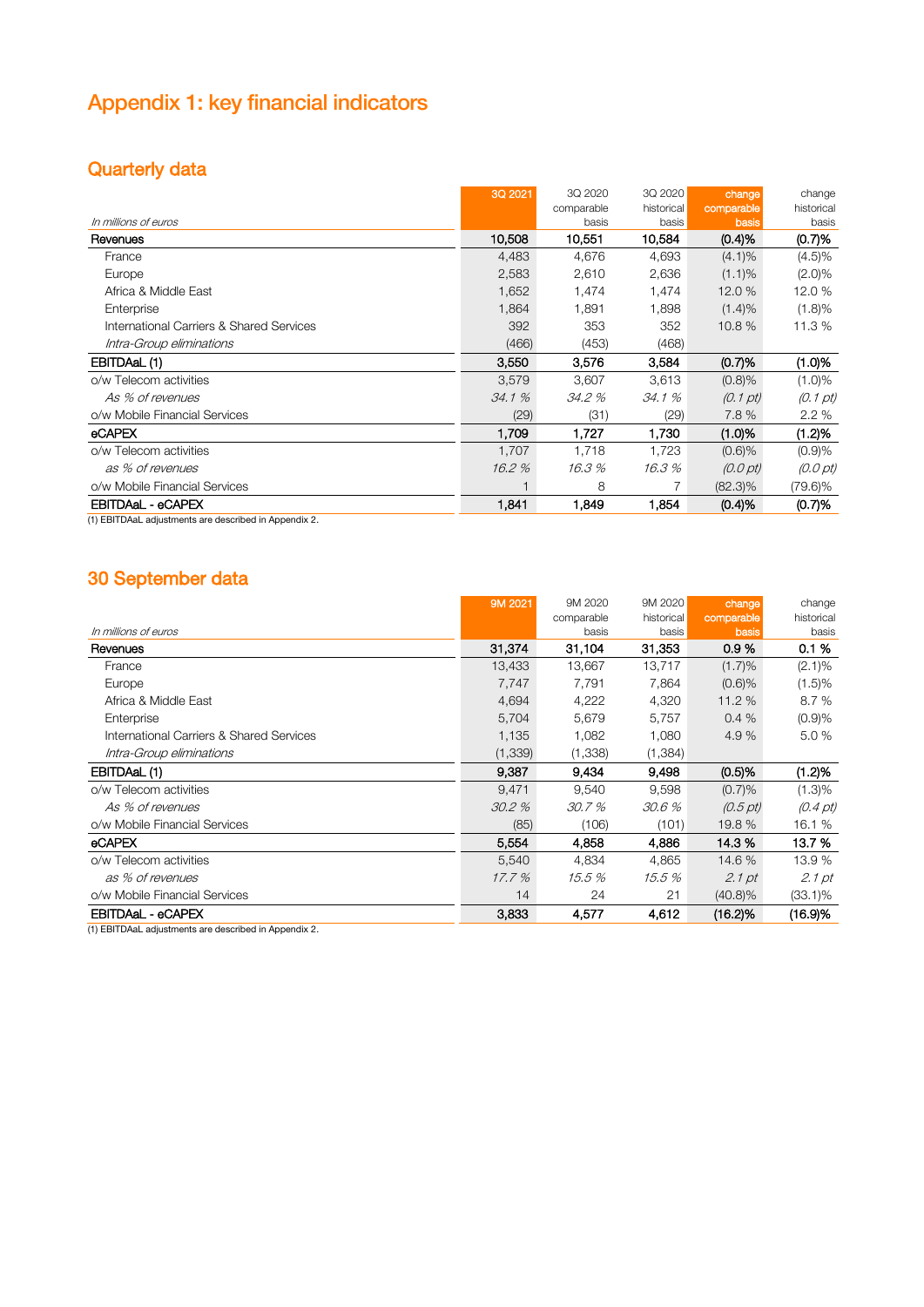# Appendix 2: adjusted data to income statement items

# Quarterly data

|                                                                           |               |                               | 3Q 2021             |               |                                             | 3Q 2020<br>historical basis |
|---------------------------------------------------------------------------|---------------|-------------------------------|---------------------|---------------|---------------------------------------------|-----------------------------|
| In millions of euros                                                      | Adjusted data | Presentation                  | Income              | Adjusted data | Presentation                                | Income                      |
| Revenues                                                                  | 10,508        | adjustments<br>$\blacksquare$ | statement<br>10,508 | 10,584        | adjustments<br>$\qquad \qquad \blacksquare$ | statement<br>10,584         |
| External purchases                                                        | (4,298)       | 0                             | (4, 298)            | (4,261)       | $\overline{a}$                              | (4,261)                     |
| Other operating income                                                    | 165           | $\overline{\phantom{a}}$      | 165                 | 132           |                                             | 132                         |
| Other operating expense                                                   | (91)          | (5)                           | (96)                | (112)         | (7)                                         | (119)                       |
| Labor expenses                                                            | (1,982)       | 12                            | (1,970)             | (1,991)       | 67                                          | (1, 924)                    |
| Operating taxes and levies                                                | (339)         |                               | (339)               | (352)         |                                             | (352)                       |
| Gains (losses) on disposal of fixed assets,<br>investments and activities | na            | 362                           | 362                 | na            | 14                                          | 14                          |
| Restructuring costs                                                       | na            | (40)                          | (40)                | na            | $\overline{2}$                              | 2                           |
| Depreciation and amortization of financed assets                          | (21)          |                               | (21)                | (15)          |                                             | (15)                        |
| Depreciation and amortization of right-of-use assets                      | (363)         |                               | (363)               | (367)         |                                             | (367)                       |
| Impairment of right-of-use assets                                         |               |                               |                     |               |                                             |                             |
| Interest expenses on liabilities related to financed                      |               |                               |                     |               |                                             |                             |
| assets                                                                    | (0)           | 0                             | na                  | (0)           | 0                                           | na                          |
| Interest expenses on lease liabilities                                    | (28)          | 28                            | na                  | (33)          | 33                                          | na                          |
| <b>EBITDAaL</b>                                                           | 3,550         | 359                           | na                  | 3,584         | 109                                         | na                          |
| Significant litigation                                                    |               |                               | na                  | (3)           | 3                                           | na                          |
| Specific labor expenses                                                   | 21            | (21)                          | na                  | 68            | (68)                                        | na                          |
| Fixed assets, investments and business portfolio                          | 362           | (362)                         | na                  | 14            | (14)                                        | na                          |
| review                                                                    |               |                               |                     |               |                                             |                             |
| Restructuring program costs                                               | (40)          | 40                            | na                  | 2             | (2)                                         | na                          |
| Acquisition and integration costs                                         | (13)          | 13                            | na                  | (6)           | 6                                           | na                          |
| Interest expenses on liabilities related to financed<br>assets            | na            | (0)                           | (0)                 | na            | (0)                                         | (0)                         |
| Interest expenses on lease liabilities                                    | na            | (28)                          | (28)                | na            | (33)                                        | (33)                        |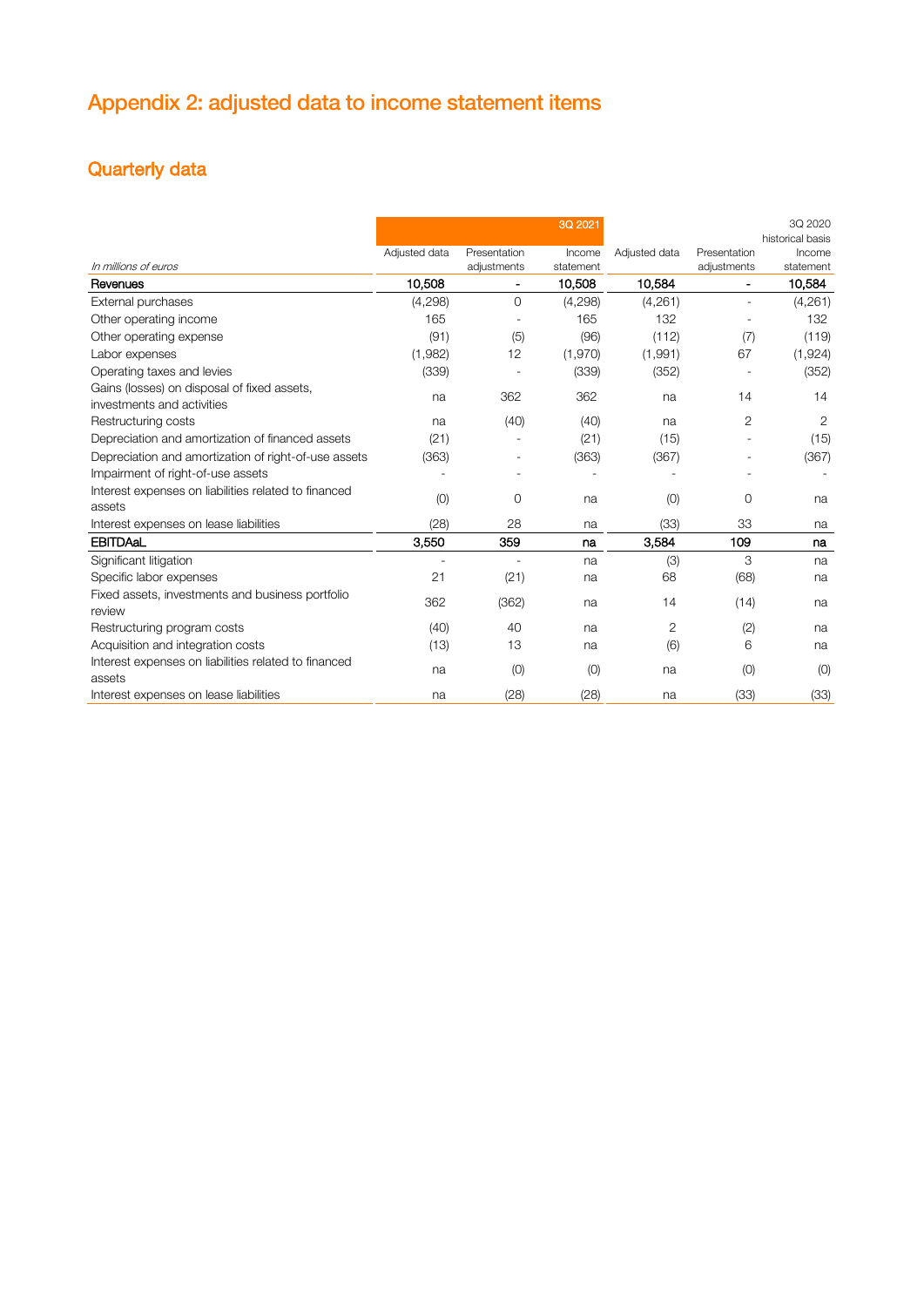# 30 September data

| In millions of euros                                                      | Adjusted data | Presentation<br>adjustment,  | 9M 2021<br>Income<br>statement | Adjusted data | Presentation<br>adjustments | 9M 2020<br>historical basis<br>Income<br>statement |
|---------------------------------------------------------------------------|---------------|------------------------------|--------------------------------|---------------|-----------------------------|----------------------------------------------------|
| Revenues                                                                  | 31,374        | $\qquad \qquad \blacksquare$ | 31,374                         | 31,353        | Ξ.                          | 31,353                                             |
| External purchases                                                        | (13,031)      | (3)                          | (13,034)                       | (12,808)      | $\overline{a}$              | (12,808)                                           |
| Other operating income                                                    | 487           |                              | 487                            | 403           |                             | 403                                                |
| Other operating expense                                                   | (318)         | (73)                         | (391)                          | (387)         | (181)                       | (568)                                              |
| Labor expenses                                                            | (6, 355)      | (36)                         | (6, 391)                       | (6, 333)      | 33                          | (6,300)                                            |
| Operating taxes and levies                                                | (1,527)       | (31)                         | (1,558)                        | (1,584)       |                             | (1,584)                                            |
| Gains (losses) on disposal of fixed assets,<br>investments and activities | na            | 374                          | 374                            | na            | 73                          | 73                                                 |
| Restructuring costs                                                       | na            | (284)                        | (284)                          | na            | (11)                        | (11)                                               |
| Depreciation and amortization of financed assets                          | (62)          |                              | (62)                           | (37)          |                             | (37)                                               |
| Depreciation and amortization of right-of-use assets                      | (1,093)       |                              | (1,093)                        | (1,019)       |                             | (1,019)                                            |
| Impairment of right-of-use assets                                         |               | (60)                         | (60)                           |               | (6)                         | (6)                                                |
| Interest expenses on liabilities related to financed<br>assets            | (1)           | 1                            | na                             | (1)           | 1                           | na                                                 |
| Interest expenses on lease liabilities                                    | (86)          | 86                           | na                             | (91)          | 91                          | na                                                 |
| EBITDAaL                                                                  | 9,387         | (26)                         | na                             | 9,498         | (0)                         | na                                                 |
| Significant litigation                                                    | (89)          | 89                           | na                             | (172)         | 172                         | na                                                 |
| Specific labor expenses                                                   | (21)          | 21                           | na                             | 40            | (40)                        | na                                                 |
| Fixed assets, investments and business portfolio                          | 374           | (374)                        | na                             | 73            | (73)                        | na                                                 |
| review                                                                    |               |                              |                                |               |                             |                                                    |
| Restructuring program costs                                               | (344)         | 344                          | na                             | (17)          | 17                          | na                                                 |
| Acquisition and integration costs                                         | (34)          | 34                           | na                             | (16)          | 16                          | na                                                 |
| Interest expenses on liabilities related to financed<br>assets            | na            | (1)                          | (1)                            | na            | (1)                         | (1)                                                |
| Interest expenses on lease liabilities                                    | na            | (86)                         | (86)                           | na            | (91)                        | (91)                                               |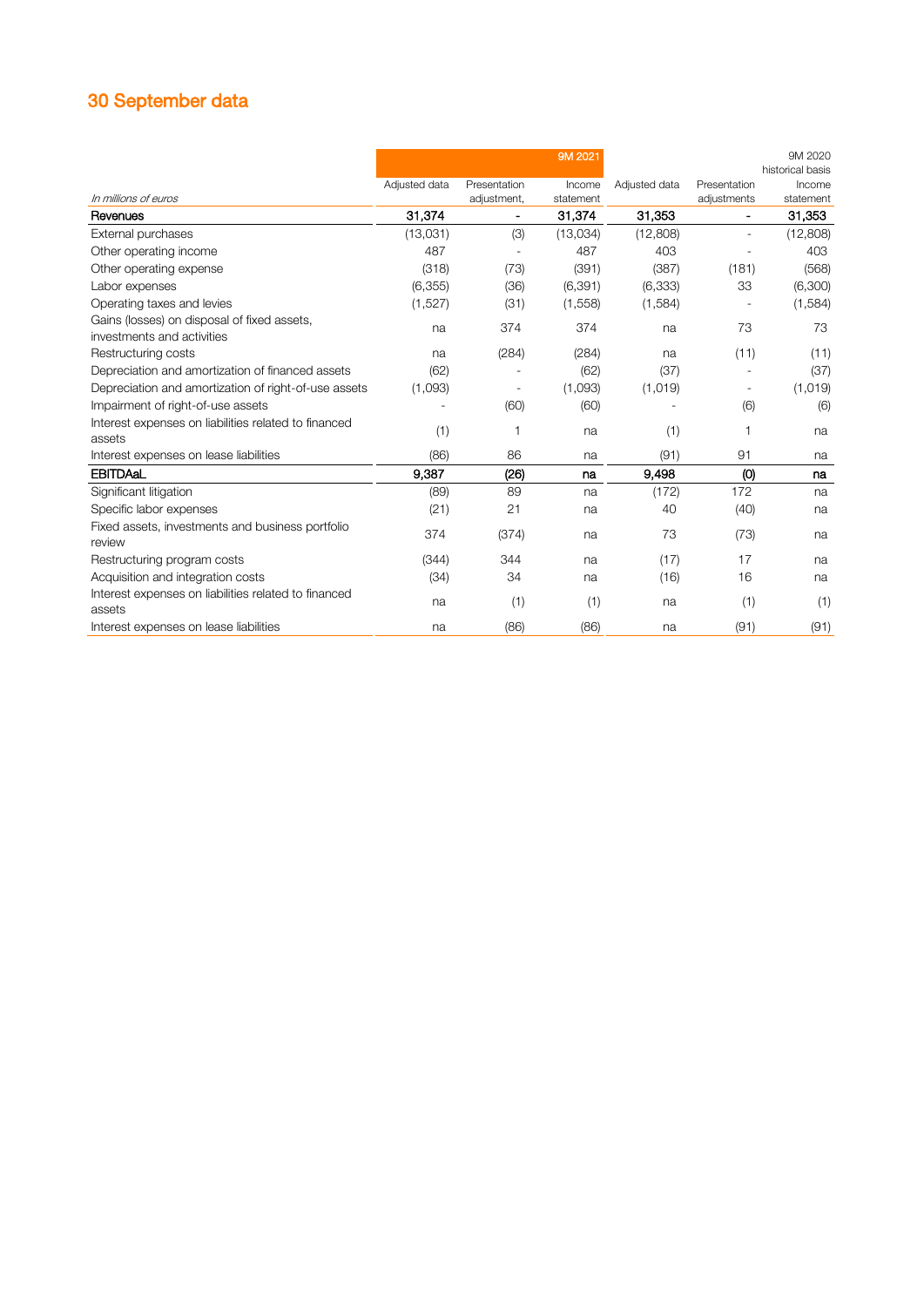# Appendix 3: economic CAPEX to investments in property, plant and intangible investment

| In millions of euros                                                                         | 30 2021 | 3Q 2020<br>historical<br>basis | 9M 2021 | 9M 2020<br>historical<br>basis |
|----------------------------------------------------------------------------------------------|---------|--------------------------------|---------|--------------------------------|
| <b>eCAPEX</b>                                                                                | .709    | .730                           | 5.554   | 4.886                          |
| Elimination of proceeds from sales of property, plant and equipment and<br>intangible assets | 51      | 68                             | 99      | 266                            |
| Telecommunication licenses                                                                   | 420     |                                | 713     |                                |
| Financed assets                                                                              |         | 56                             | 25      |                                |
| Investments in property, plant and equipment and intangible assets                           | 2.182   |                                |         | 5.372                          |

## Appendix 4: key performance indicators

|                                                 |                                                | September 30 | September 30 |
|-------------------------------------------------|------------------------------------------------|--------------|--------------|
| In thousand, at the end of the period           |                                                | 2021         | 2020         |
| Number of convergent customers                  |                                                | 11,256       | 10,914       |
| Number of mobile accesses (excluding MVNOs) (1) |                                                | 221,788      | 211,856      |
| O/W                                             | Mobile accesses of convergent customers        | 20,371       | 19.484       |
|                                                 | Mobile only accesses                           | 201,417      | 192,371      |
| O/W                                             | Contract customers                             | 80,115       | 76.252       |
|                                                 | Prepaid customers                              | 141,673      | 135,604      |
| Number of fixed accesses (2)                    |                                                | 44,674       | 45,128       |
|                                                 | Number of fixed retail accesses                | 29,301       | 29,357       |
|                                                 | Number of fixed broadband accesses             | 22,323       | 21,301       |
|                                                 | Accesses with very high-speed broadband<br>O/W | 11,270       | 8,997        |
|                                                 | Accesses of convergent customers               | 11,256       | 10,914       |
|                                                 | Fixed only accesses                            | 11,067       | 10,387       |
|                                                 | Number of fixed narrowband accesses            | 6.978        | 8.055        |
| Number of fixed wholesale accesses              |                                                | 15.373       | 15,771       |
| Group total accesses $(1+2)$                    |                                                | 266,462      | 256,983      |

2020 data is presented on a comparable basis.

Key indicators by country are presented in the "Orange investors data book Q3 2021", available on www.orange.com, under Finance/Results [www.orange.com/en/latest-consolidated-results](https://www.orange.com/en/latest-consolidated-results)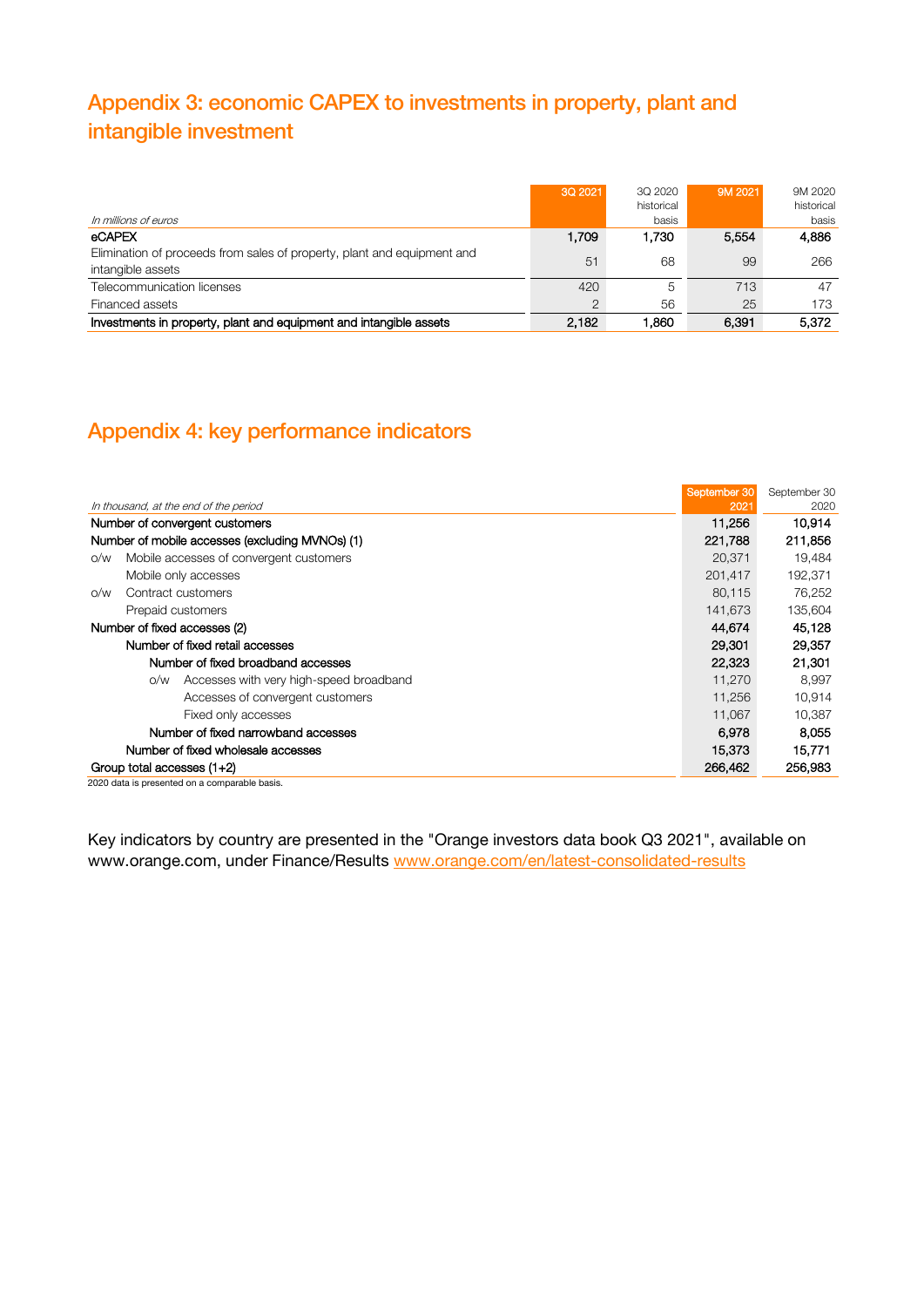## Appendix 5: glossary

#### Key figures

Data on a comparable basis: data based on comparable accounting principles, scope of consolidation and exchange rates are presented for previous periods. The transition from data on an historical basis to data on a comparable basis consists of keeping the results for the period ended and then restating the results for the corresponding period of the preceding year for the purpose of presenting, over comparable periods, financial data with comparable accounting principles, scope of consolidation and exchange rate. The method used is to apply to the data of the corresponding period of the preceding year, the accounting principles and scope of consolidation for the period just ended as well as the average exchange rate used for the income statement for the period ended. Changes in data on a comparable basis reflect organic business changes. Data on a comparable basis is not a financial aggregate as defined by IFRS and may not be comparable to similarly-named indicators used by other companies.

EBITDAaL or "EBITDA after Leases": operating income (i) before depreciation and amortization of fixed assets, effects resulting from business combinations, reclassification of cumulative translation adjustment from liquidated entities, impairment of goodwill and fixed assets, share of profits (losses) of associates and joint ventures, (ii) after interest on debts related to financed assets and on lease liabilities, and (iii) adjusted for significant litigation, specific labor expenses, fixed assets, investments and businesses portfolio review, restructuring programs costs, acquisition and integration costs and, where appropriate, other specific elements. EBITDAaL is not a financial aggregate as defined by IFRS standards and may not be directly comparable to similarly-named indicators in other companies.

eCAPEX or "economic CAPEX": (i) acquisitions of property, plant and equipment and intangible assets, excluding telecommunications licenses and financed assets, (ii) less the price of disposal of property, plant and equipment and intangible assets. eCAPEX is not a financial performance indicator as defined by IFRS standards and may not be directly comparable to indicators referenced by similarly-named indicators in other companies.

Organic Cash Flow (telecoms activities): for the perimeter of the telecoms activities, this corresponds to the net cash provided by operating activities, minus (i) lease liabilities repayments and debts related to financed assets repayments, and (ii) purchases and sales of property, plant and equipment and intangible assets, net of the change in the fixed assets payables, (iii) excluding effect of telecommunication licenses paid and significant litigations paid or received. Organic Cash Flow (telecoms activities) is not a financial aggregate defined by IFRS and may not be comparable to similarly-named indicators used by other companies.

Other revenue: other revenue includes equipment sales to dealers and brokers, revenue from portals, on-line advertising revenue and corporate transversal business line activities of the Group, and other miscellaneous revenue.

Retail services: aggregation of Convergent services, Mobile only services, Fixed only services and IT & integration services. Concerns only France, Europe and Africa & Middle East operating segments.

#### **Convergence**

The customer base and the revenues invoiced to convergence services customers (excluding equipment sales) was for convergent offers defined as the combination of, at a minimum, a fixed broadband access and a mobile contract subscribed by retail market customers.

Convergent ARPO: the average quarterly revenues per convergent offer (ARPO) is calculated by dividing revenues from retail convergent services offers invoiced to customers generated over the past three months (excluding IFRS 15 adjustments) by the weighted average number of retail convergent offers over the same period. ARPO is expressed by monthly revenues per convergent offer.

#### Performance indicators

The fixed retail accesses correspond to the number of fixed broadband accesses (xDSL (ADSL and VDSL), FTTx, cable, Fixed-4G (fLTE) and other broadband accesses (satellite, Wimax and others)) and fixed narrowband accesses (mainly PSTN) and payphones.

The fixed wholesale accesses correspond to the number of fixed broadband and narrowband wholesale accesses operated by Orange.

#### Mobile Only services

Revenues from Mobile Only services consists of revenues invoiced to customers of mobile offers excluding retail convergence and equipment sales. The customer base includes customers with a contract excluding retail convergence, machine-to-machine contracts and prepaid cards.

Mobile Only ARPO: the average quarterly revenues from Mobile Only (ARPO) is calculated by dividing the revenue from Mobile Only services (excluding machine-to-machine and IFRS 15 adjustments) generated over the past three months by the weighted average of Mobile Only customers (excluding machine-to-machine) over the same period. The ARPO is expressed as monthly revenues per Mobile Only customer.

#### Fixed Only services

Revenues from Fixed Only services include the revenue of fixed services excluding retail convergence and equipment sales: traditional fixed-line telephony, fixed broadband and enterprise solutions and networks (with the exception of France, where enterprise solutions and networks are listed under the Enterprise segment). For the Enterprise segment, fixed-only service revenues include sales of network equipment related to the operation of voice and data services. The customer base consists of fixed-line telephony and fixed broadband customers, excluding retail convergence customers.